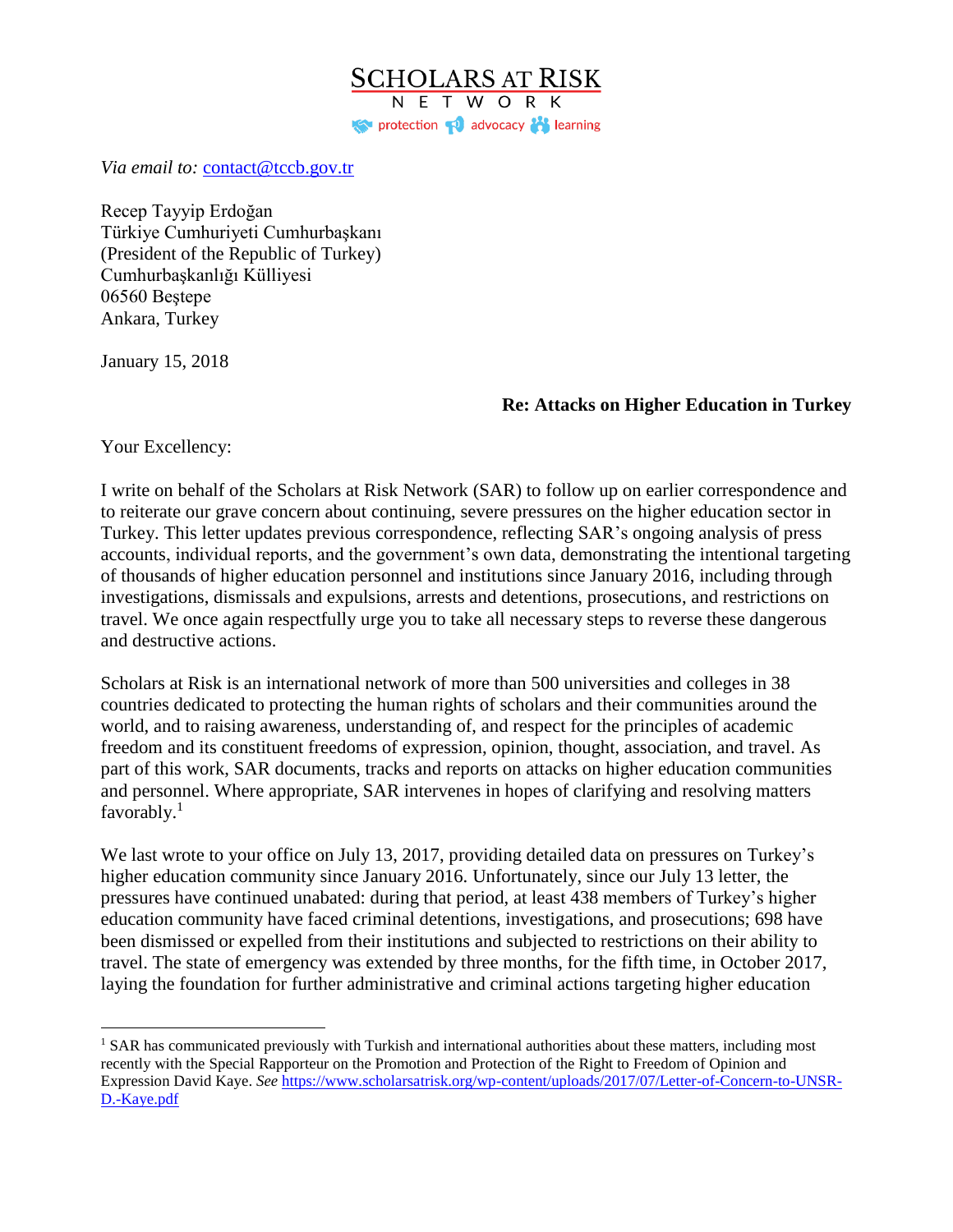communities (among others). And, while the government has established an appellate body, the State of Emergency Appeals Commission, to allow victims of wrongful terminations and other errors to seek redress, the Commission has reviewed only a tiny fraction of the total number of applications filed since it began receiving them in July 2017: as of this report, decisions have been made on just 300 out of more than 100,000 pending applications.<sup>2</sup> This situation gives rise to serious doubts about the possibility that members of the higher education community, among others, will be able to obtain any redress whatsoever—let alone a full and fair hearing—before their professional lives are irrevocably harmed. We again call on the authorities to take any available action to quickly rectify all wrongful dismissals and expulsions, and restore those targeted to their previous positions, whether through the Commission or other lawful means.

## **The following data reflect updates, as of this writing, to the information provided in our July 13, 2017 letter:**

The targeting in January 2016 of the signatories to what came to be known as the "Academics for Peace" petition marked a major escalation of actions against higher education personnel in Turkey. Following the release of the petition, all 1,128 of the signatories then in Turkey were placed under investigation; a large percentage of those were subsequently targeted with administrative, civil and criminal investigations, dismissals and expulsions, arrests and detentions, prosecutions, and restrictions on travel. The situation worsened dramatically following the government's declaration of a state of emergency in July 2016, with to date more than 9,200 higher education personnel and students targeted directly, and over 60,000 higher education scholars, administrators and students materially affected by government and institutional actions. (These are among an estimated total of over 300,000 persons affected by the emergency decree including, in addition to higher education personnel, civil servants, judges, journalists, and human rights defenders).

Actions targeting members of the higher education community include:

 $\overline{a}$ 

 **Criminal investigations, detentions and prosecutions:** Following the publication of the Academics for Peace petition in January 2016, the state placed at least 1,128 individuals from 89 institutions under criminal investigation. Since then, SAR has verified at least 1,691 detentions or warrants issued for higher education personnel and students, with 1,236 having been physically detained (whether or not a warrant was involved). Of those detained, we have verified only 143 releases to date. At the same time, we understand that over 600 higher education personnel have been formally subjected to criminal charges, which include: making terrorist propaganda; membership in a terrorist organization; inciting people to hatred; insulting the Turkish nation; and membership in the Gülenist movement. The speed and scope of these actions and the related long-term detentions—often without charge—raise grave concerns about the objectivity and fairness of any investigation and proceedings, and strongly suggest retaliation for the nonviolent exercise of academic freedom, freedom of expression, and freedom of association.

<sup>2</sup> For reference, *see* [https://stockholmcf.org/turkeys-ohal-commission-could-not-be-remedy-for-victims-of-govt-decrees](https://stockholmcf.org/turkeys-ohal-commission-could-not-be-remedy-for-victims-of-govt-decrees-under-emergency-rule/)[under-emergency-rule/](https://stockholmcf.org/turkeys-ohal-commission-could-not-be-remedy-for-victims-of-govt-decrees-under-emergency-rule/) and [http://www.hurriyetdailynews.com/turkeys-state-of-emergency-commission-makes-first](http://www.hurriyetdailynews.com/turkeys-state-of-emergency-commission-makes-first-decisions-on-dismissed-public-sector-staff-124583)[decisions-on-dismissed-public-sector-staff-124583](http://www.hurriyetdailynews.com/turkeys-state-of-emergency-commission-makes-first-decisions-on-dismissed-public-sector-staff-124583)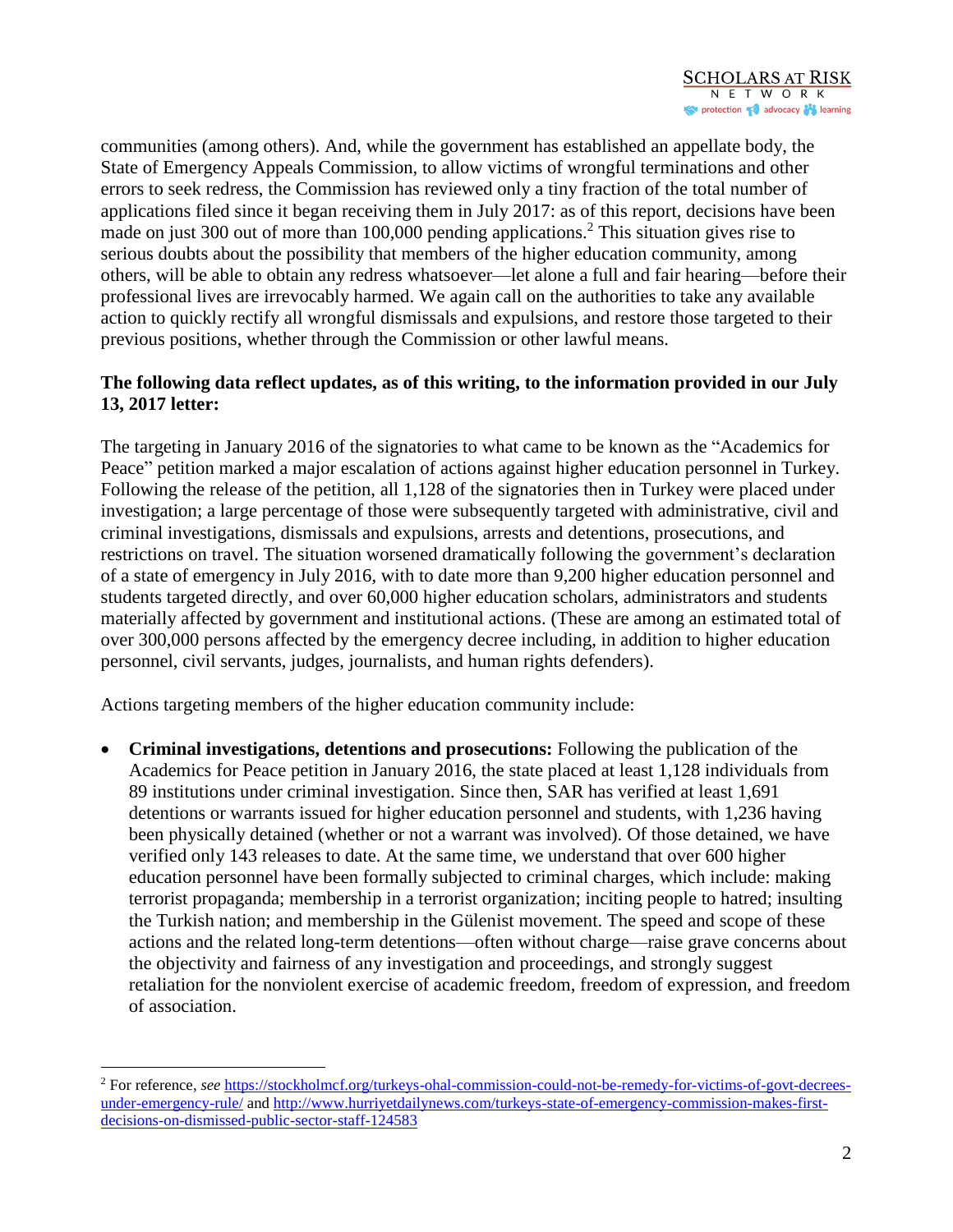

## **Total Academic Personnel Unemployed by Decree (Adjusted for Reinstatements)**

 **Mass dismissals and expulsions:** On July 23, two days after the declaration of the state of emergency, the state ordered 15 universities closed, displacing some 60,000 students and leaving 2,808 academic personnel unemployed. Since then, the state has issued nine separate decrees ordering the dismissals of higher education personnel and expulsions of students. To date, these actions have rendered jobless some 8,535 academic personnel (*see* chart above), as well as at least 1,349 administrative personnel. Those individuals who have been permanently dismissed are also subject to a lifetime ban from applying to civil service positions, effectively ending their higher education careers in Turkey. Further, three emergency decrees have ordered the expulsion of 273 students studying abroad. Those decrees also provided that any scholarships supporting their studies abroad were to be cancelled, and that any degrees or certificates obtained abroad would not be recognized in Turkey. SAR is aware of only 129 reinstatements—fewer than 2% of the scholars, staff, and students dismissed or expelled as a result of the emergency decrees. The decrees have had a particularly harsh impact on many smaller institutions, where the loss of junior and senior faculty has upended many research and teaching activities.

The impacts of these actions go far beyond simple job losses. For the foreseeable future, they leave individual scholars unable to pursue their careers, to provide for their families, or even to travel outside of Turkey to seek jobs abroad. The dismissal of these scholars also denies Turkey's higher education community substantial human and intellectual capital—losses that will compound over time. Not only will the community lose these scholars' productive years of teaching and research, but the current targeting of higher education will lead fewer students to take up academic careers, and many academics still working in Turkey will likely seek opportunities elsewhere.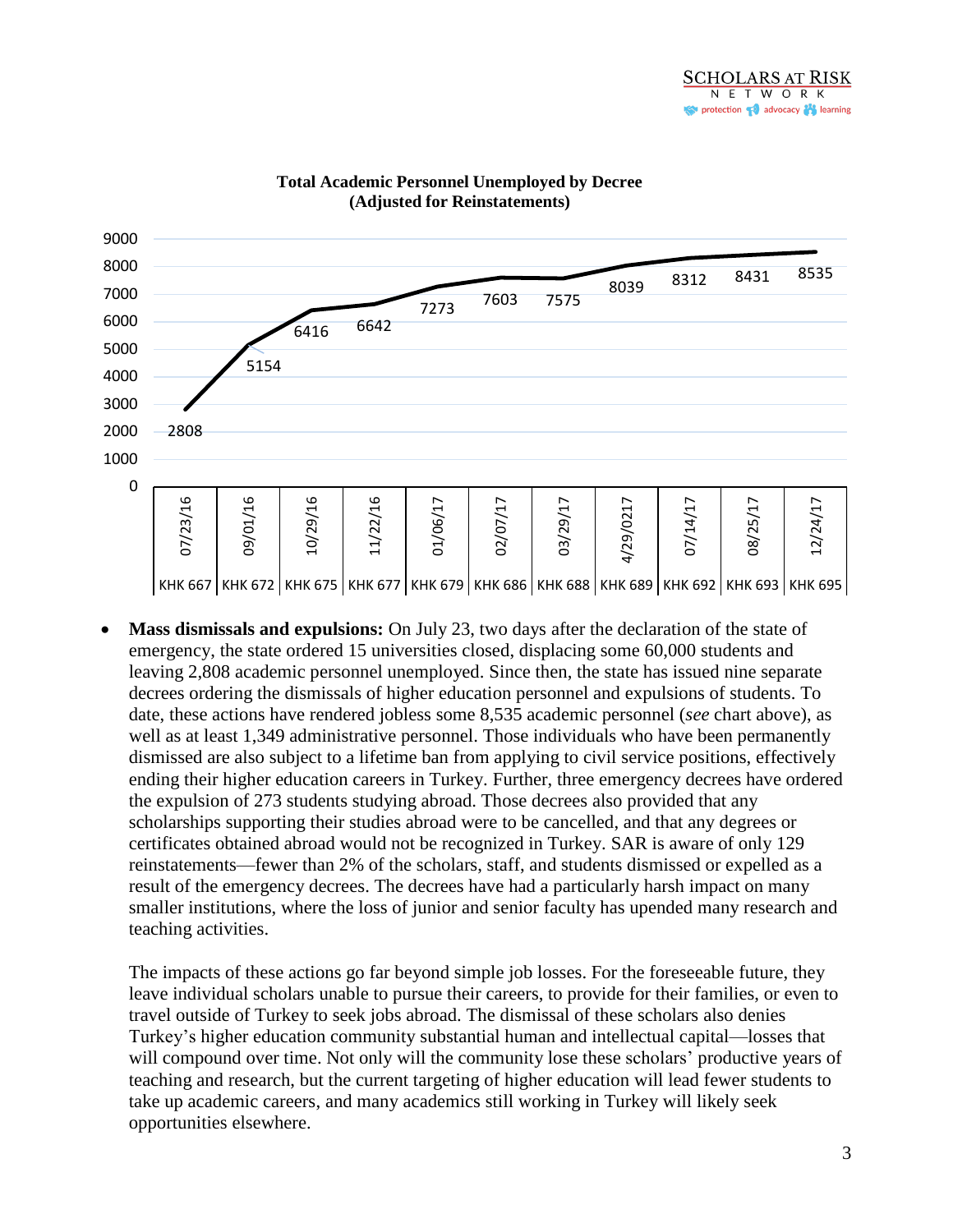• **Restrictions on travel:** In addition to ending their professional lives, those dismissed—and their spouses—have been stripped of their passports, curtailing any possibility of mitigating the harms they suffer by attempting to continue their professions abroad. At least five of these former university personnel have reportedly been detained during their attempts to flee Turkey and seek safety abroad.

The numbers above, as staggering as they are, reflect only publicly available, verifiable information. The actual number of persons already affected is in all likelihood higher, and actions against higher education personnel continue.

In the absence of material evidence to the contrary—evidence that goes beyond mere words and allegations—the actions outlined above against higher education institutions, scholars, staff, and students strongly suggest retaliation for the nonviolent exercise of academic freedom, freedom of expression, and freedom of association. This is especially true of actions against individuals based solely on their public endorsement of the Academics for Peace petition or their alleged affinity for the so-called Gülenist movement. Further, the speed and scope of these actions raise grave concerns about the objectivity and fairness of any investigations and proceedings. These concerns are underscored in cases of mass dismissals by government decree, restrictions on travel imposed on persons dismissed from their positions, and similar restrictions imposed on their family members.

These actions are not only attacks on individuals, but on the higher education sector in Turkey and on Turkish society generally. If not quickly reversed, these actions will undermine Turkey's status as an international center for learning and intellectual exchange.

We therefore respectfully urge you to take all necessary steps to reverse these dangerous and destructive actions. In particular, we implore you to: (i) suspend any investigations, prosecutions, detentions, or other actions against individuals based solely on the nonviolent exercise of the right to academic freedom, freedom of expression, or freedom of association; (ii) ensure the restoration of status for those denied access to study or to their professions based on such conduct; (iii) take the steps necessary to ensure that the State of Emergency Procedures Investigation Commission has the resources and independence needed to ensure just and swift resolution of wrongful dismissals and expulsions; and (iv) ensure the restoration of passports and the right to travel for those affected by the actions described above, including persons dismissed from their positions and their families.

We welcome further information that would help us clarify any of the above data, and look forward to your earliest response to this request.

Sincerely,

Robert Quinn Executive Director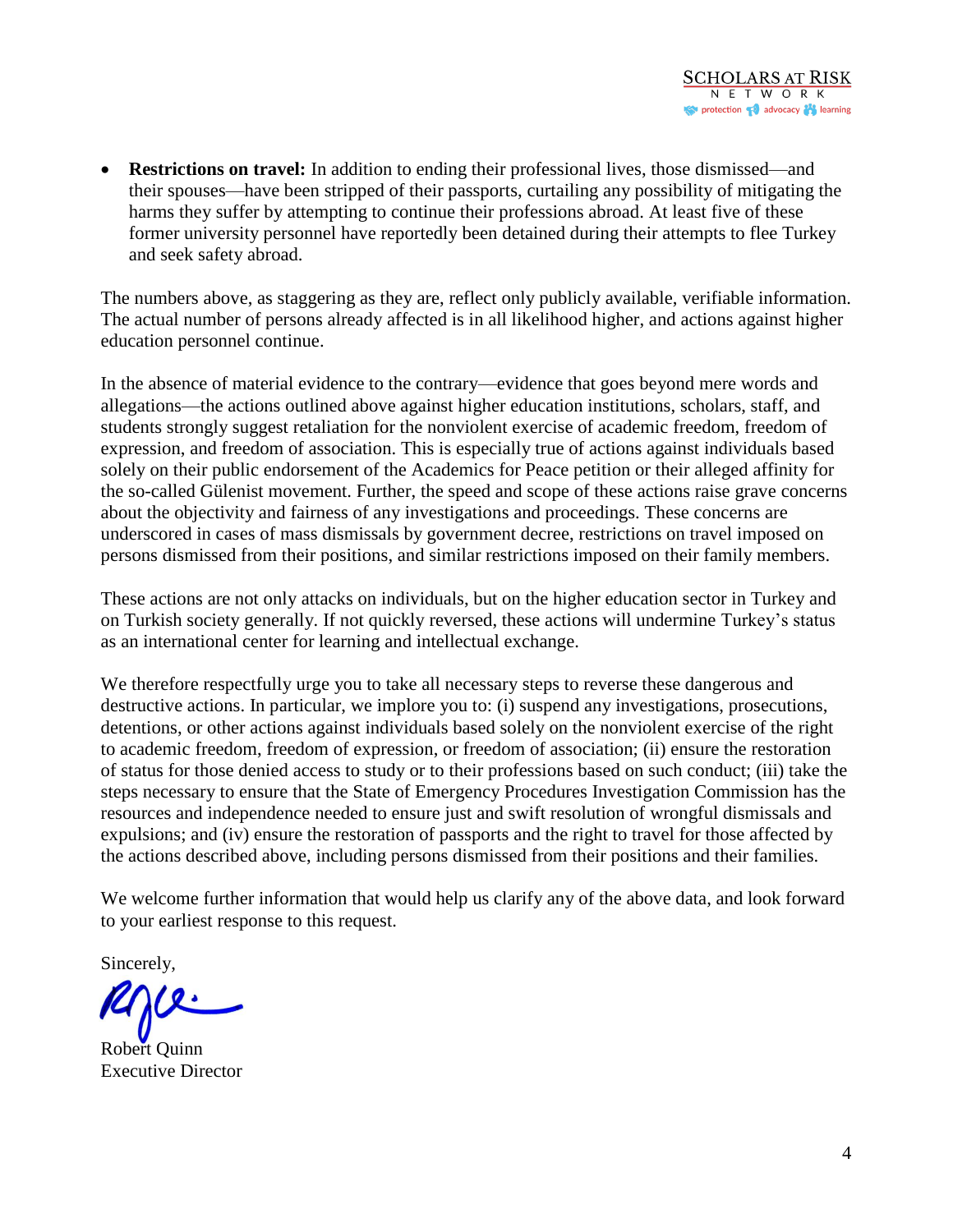

## $CC:$

The Honorable Bekir Bozdag Minister of Justice Ministry of Justice 06659 Kizilay Ankara, Republic of Turkey Email: info@adalet.gov.tr

The Honorable Yekta Saraç Higher Education Council President Yükseköğretim Kurulu Başkanlığı Uluslararası İlişkiler Birimi B-7 Blok, 5. Kat 06539 Bilkent Ankara, Republic of Turkey Email: cohe@yok.gov.tr

The Honorable Ismet Yilmaz Minister of National Education Ministry of National Education Atatürk Bulvarı No: 98 06650 Bakanlıklar Ankara, Republic of Turkey Email: Ismet.yilmaz@tbmm.gov.tr

The Honorable Feridun Hadi Sinirlioğlu Permanent Representative of the Republic of Turkey to the United Nations Permanent Mission of the Republic of Turkey to the United Nations 821 UN Plaza 10th Floor New York, NY, USA 10017 Email: tr-delegation.newyork@mfa.gov.tr

The Honorable Zeid Ra'ad Al Hussein U.N. High Commissioner for Human Rights Office of the United Nations High Commissioner for Human Rights Palais des Nations CH-1211 Geneva 10, Switzerland Email: InfoDesk@ohchr.org

The Honorable Dr. Koumbou Boly Barry United Nations Special Rapporteur on the Right to Education Palais des Nations CH-1211 Geneva 10, Switzerland Email: sreducation@ohchr.org

The Honorable David Kaye United Nations Special Rapporteur on the Promotion and Protection of the Right to Freedom of Opinion and Expression Palais des Nations CH-1211 Geneva 10, Switzerland Email: freedex@ohchr.org

The Honorable Federica Mogherini High Representative of the Union for Foreign Affairs and Security Policy European Commission Rue de la Loi 200/Wetstraat 200 B-1049 Brussels, Belgium Email: federica.mogherini@ec.europa.eu

The Honorable Thorbjørn Jagland Secretary General of the Council of Europe Council of Europe Avenue de l'Europe F-67075 Strasbourg Cedex, France Email: private.office@coe.int

The Honorable Nils Muižnieks Commissioner for Human Rights Council of Europe Avenue de l'Europe F-67075 Strasbourg Cedex, France